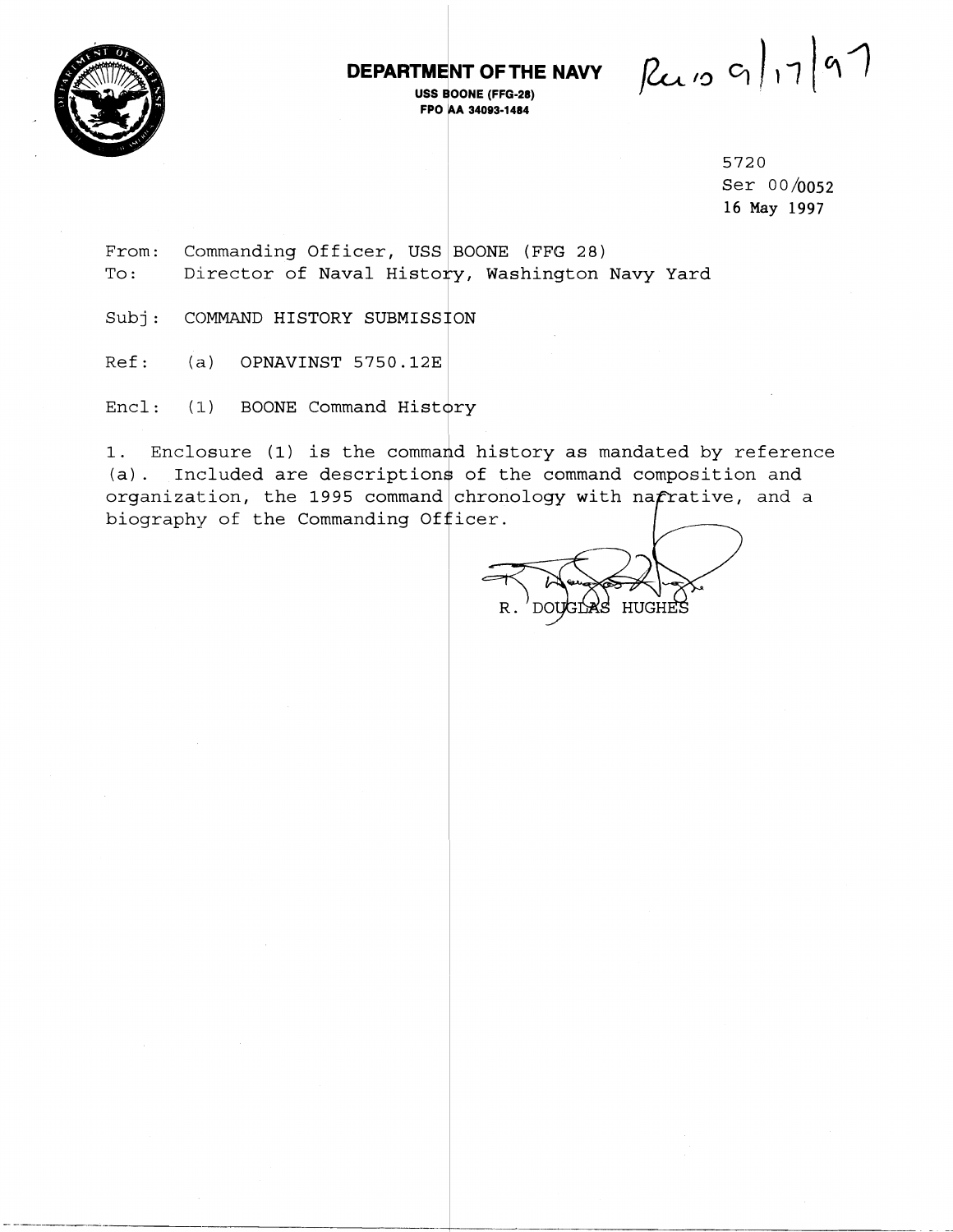## USS BOONE (FFG 28) COMMAND HISTORY COMMAND COMPOSITION AND ORGANIZATION

USS BOONE (FFG 28) is a member of the Oliver Hazard Perry class of Guided Missile Frigates. Her mission is to provide local area protection to battle groups underway, replenishment groups, amphibious forces, military and mercantile shipping and to conduct ASW operations in conjunction with other sea control forces to ensure use of essential sea lanes of communications.

Along with sister ships of her class, BOONE represents a break with tradition in many ways; a gas turbine powered propulsion plant with variable pitch propellers, austere manning accompanied by a high degree of computerized automation, a fully integrated combat system, two \$H-60B helicopter hangars, auxiliary propulsion units (placed to maximize maneuverability) Helmsman. pitc<br>f com<br>SH-60<br>aced<br>t pro and a ship control console that provides steering and speed control directly from the bridge via a single Helmsman/Lee

The assets that BOONE has to call upon to accomplish her mission include a missile launcher capable of firing both anti aircraft and anti ship missiles; the rapid fire, dual purpose 76mm gun; a Close-In Weapons System, 20mm 6 barrel gattling gun, capable of firing 3000 rounds per minute at an incoming air target; anti submarine torpedo tubes; and two SH-60 Light Airborne Multi-Purpose System LAMPS) MK I11 helicopters.

USS BOONE is a member of the Western Hemisphere Group based at Mayport Naval Station, Mayport, Florida. Her Commanding Officer is R. Douglas Hughes, CDR, USN of Spartanburg, South Carolina.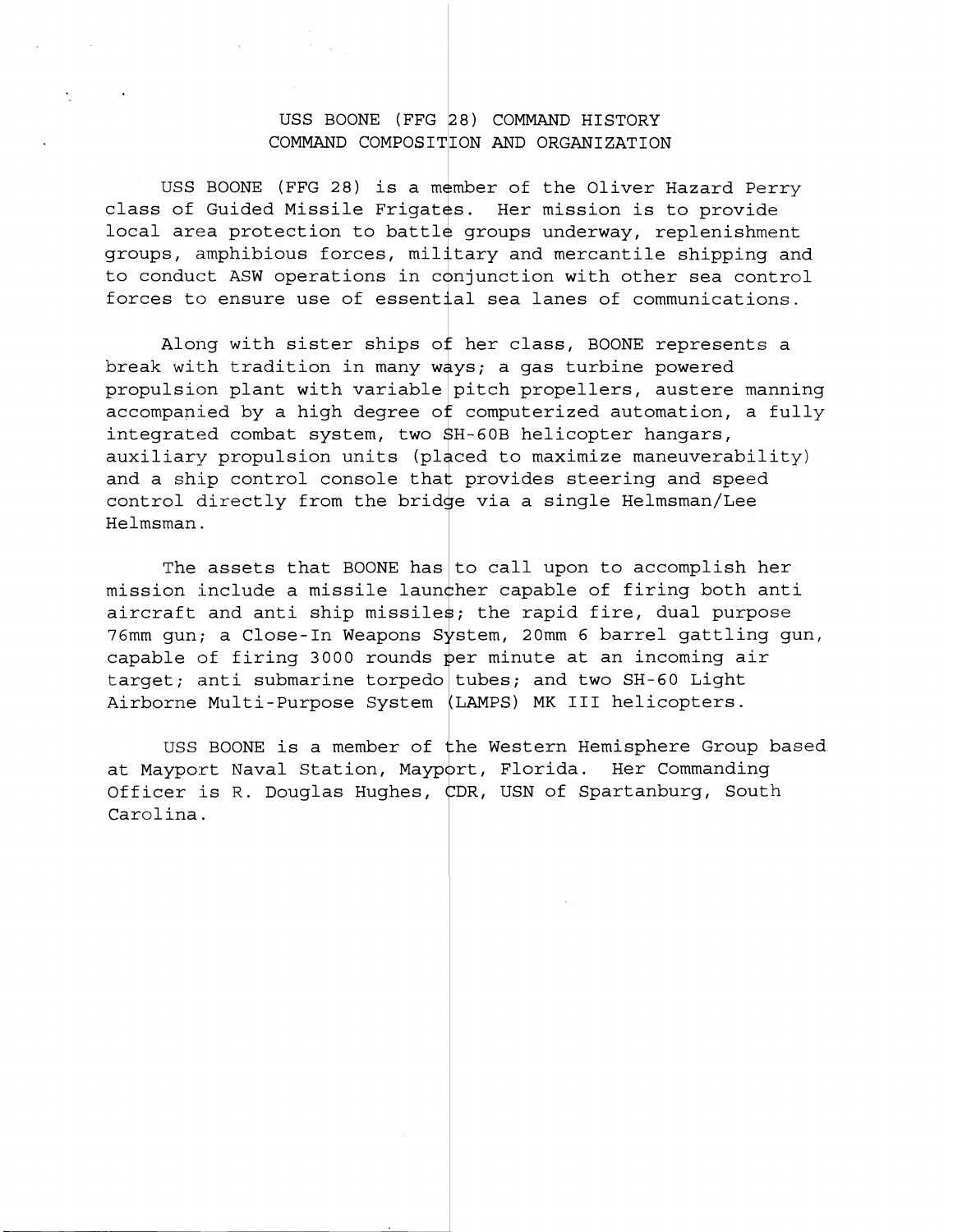## USS BOONE (FFG 28) COMMAND HISTORY 1995

Having just completed her third Tailored Ship's Training Availability (TSTA III), in the month of December, 1994, BOONE began 1995 inport Mayport, Florida. During January and part of February, BOONE's crew exerted maximum effort preparing the ship for a very successful Operational Propulsion Plant Examination (OPPE). Upon completion of OPPE, on 16 February 1995, BOONE received confirmation she had won the Battle Excellence award for calendar year 1994. On February 27 and 28 BOONE successfully completed a Logistics Management Assessment and HARPOON Combat<br>Systems Limited Team Trainer (CSLTT).

In early March BOONE was underway enroute the Puerto Rico Operations Area. During the transit, she participated in a PASSEX with the French Warship JEAN D'ARC. BOONE also took part in ASW exercises with USS MITSCHER and USS ARCHERFISH concluding on March 16. BOONE returned to Mayport on March 20. From late March until early April BOONE participated in various training events, including Cruise Missile Tactical Qualifications, Naval Gun Fire Support Mobile Training Team, Combat Systems Readiness Review, and Target Motion Analysis Team Trainer for ST'S and OS's. On April 13, BOONE had the honor of hosting a visit from the Saudi Arabian Chief of Naval Operation.

On April 21 Commander R. Douglas Hughes, United States Navy relieved Captain William A. Walsh as Commanding Officer of USS BOONE .

From April 24 to May 24 BOONE embarked HSL-42 DET 10 and joined the USS AMERICA Battle Group in the Puerto Rico Operations Area for COMPTUEX. During COMPTUEX, BOONE completed her live firing exercises with a successful SM-1 surface to air missile shot as well as successful  $MK-46$  torpedo air drops and over the side shots. BOONE participated in Battle group work-up activities including a fueling at sea exercise and formation steaming. COMPTUEX was ended with a port visit from 12 - 16 May in Saint Martin, Netherlands

In June, BOONE was underway in preparation for their upcoming deployment with the USS AMERICA Battle Group and USS WASP Amphibious Ready Group. During the week of June 6th through the 13th, BOONE conducted support operations for the WASP ARG and ended with a visit from Commander Destroyer Squadron 14, Captain Marc Hegelson. At the end of the month BOONE got underway for its culminating battle group work-up with the USS AMERICA Battle Group. On 4 July, BOONE had the honor of providing the colorguard and attending festivities in celebration of Independence Day in sponsor city Boone, North Carolina. July 6th-23rd was spent in the Virginia Capes OPAREA operating in a simulated Adriatic arena, conducting operations similar to those anticipated during deployment. In early August, the ship participated in an Intermediate Maintenance Availability at SIMA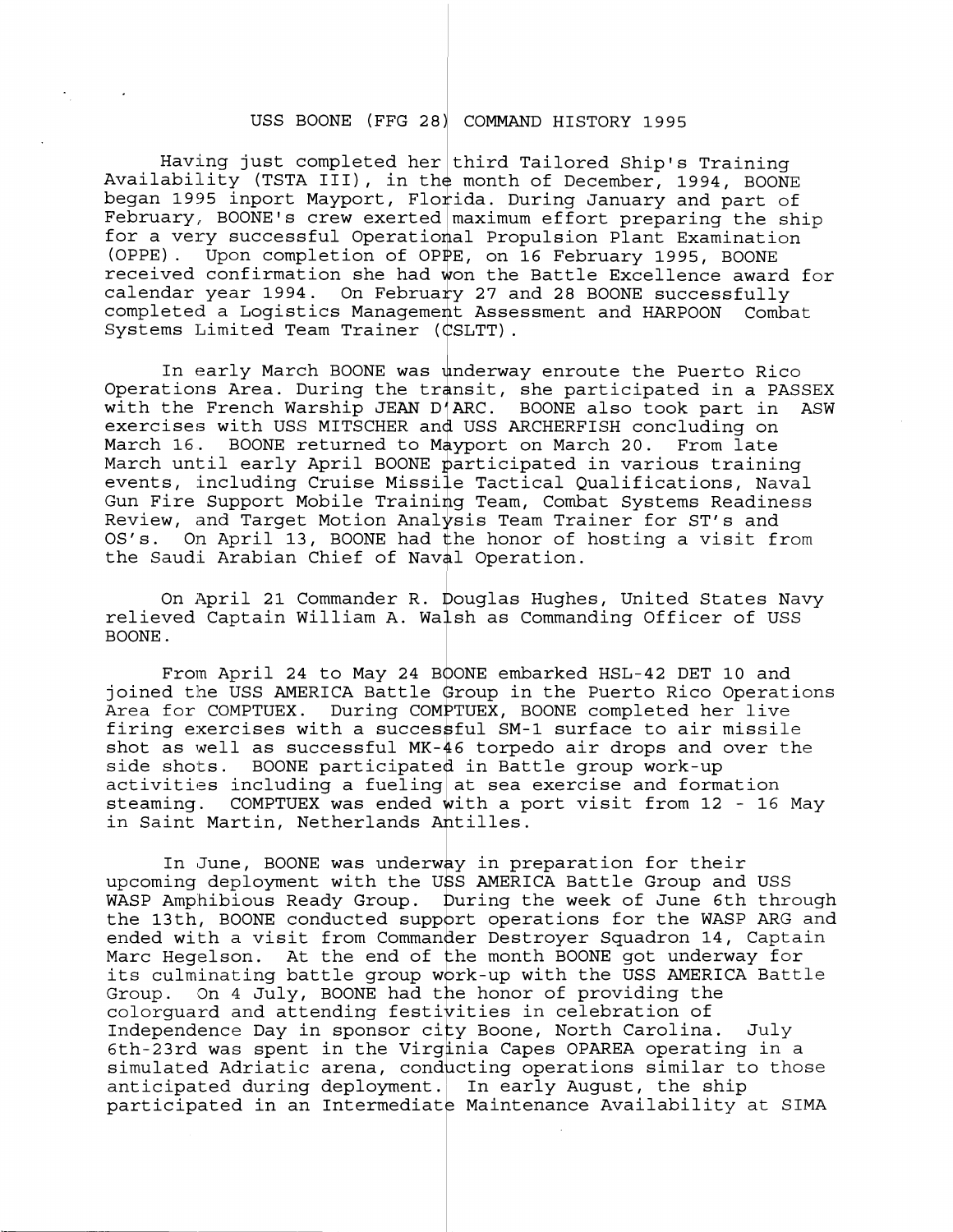Mayport, and enjoying much deserved time with friends and family before departing for the six month deployment to the Mediterranean Sea.

On August 28 BOONE departed Mayport for MED 95-3 and on September 07, during a brief Port Visit in Gibraltar, Spain, relieved USS KAUFFMAN and joined the United States Navy's SIXTH FLEET to perform SHARP GUARD operations. Enroute to the Adriatic sea, two Battle Group units were already on station launching Tomahawk strikes into the Former Republic of Yugoslavia and setting the stage for upcoming United Nations embargo enforcement operations. On September 12th BOONE entered the Adriatic Sea and reported for duty to the Standing Naval Forces Mediterranean Commander, Rear Admiral Frank Ropers, German Navy, to patrol its assigned operations areas off the Southwestern coast of former Yugoslavia. While on station in the Adriatic BOONE queried over 700 vessels in support of United Nations sanctions. Operation SHARP GUARD was punctuated by several successful port visits. BOONE enjoyed a port visit in Corfu, Greece on 21-24 September. BOONE also visited Trieste, Italy and while there crewmembers enjoyed tours to Venice, Rome, and Salzburg, Austria. While inport Trieste, BOONE received word that the Chief of Naval Operations had recognized its Partnership in Excellence Program with Woodland Acres Elementary School as the best for an afloat command for 1995.

Enroute to patrol in the Adriatic, BOONE participated in air and surface exercises with Italian Naval Forces and remained on station until October 06. On October 12 BOONE conducted boarding of motor vessel LINK, the first boarding for a Navy unit participating in SHARP GUARD, due to limitations placed on US units operating in the area by the Nunn-Mitchell Agreement. BOONE subsequently escorted the vessel to Bari, Italy and turned over custody to Italian Coast Guard officials. BOONE again visited Corfu, Greece on 16-21 October.

While on the patrol in the Southern Adriatic Sea, BOONE rendered assistance to motor vessel FLORIDA, which had a engine casualty, and turned over custody to Albanian authorities. October 31st was spent transiting the Strait of Messina enroute a port visit in Naples, Italy from October 31 - November 02. After departing Naples and a transit of the Strait of Messina, BOONE arrived in Auqusta Bay, Sicily on November 02. There BOONE underwent a ten day maintenance availability period alongside USS SIMON LAKE (AS 33).

On 13 November BOONE returned for duty to patrol OPAREAS in Adriatic Sea. On 17 November BOONE set emergency flight quarters to facilitate emergency landing of Greek Helicopter LILLY. On 26 November, BOONE arrived in Trieste, Italy for port visit. BOONE turned over its SHARP GUARD duties with USS DE WERT on November 29 and got underway 07 December enroute to a historic port visit in Koper, Slovenia on December 08. The port visit marked the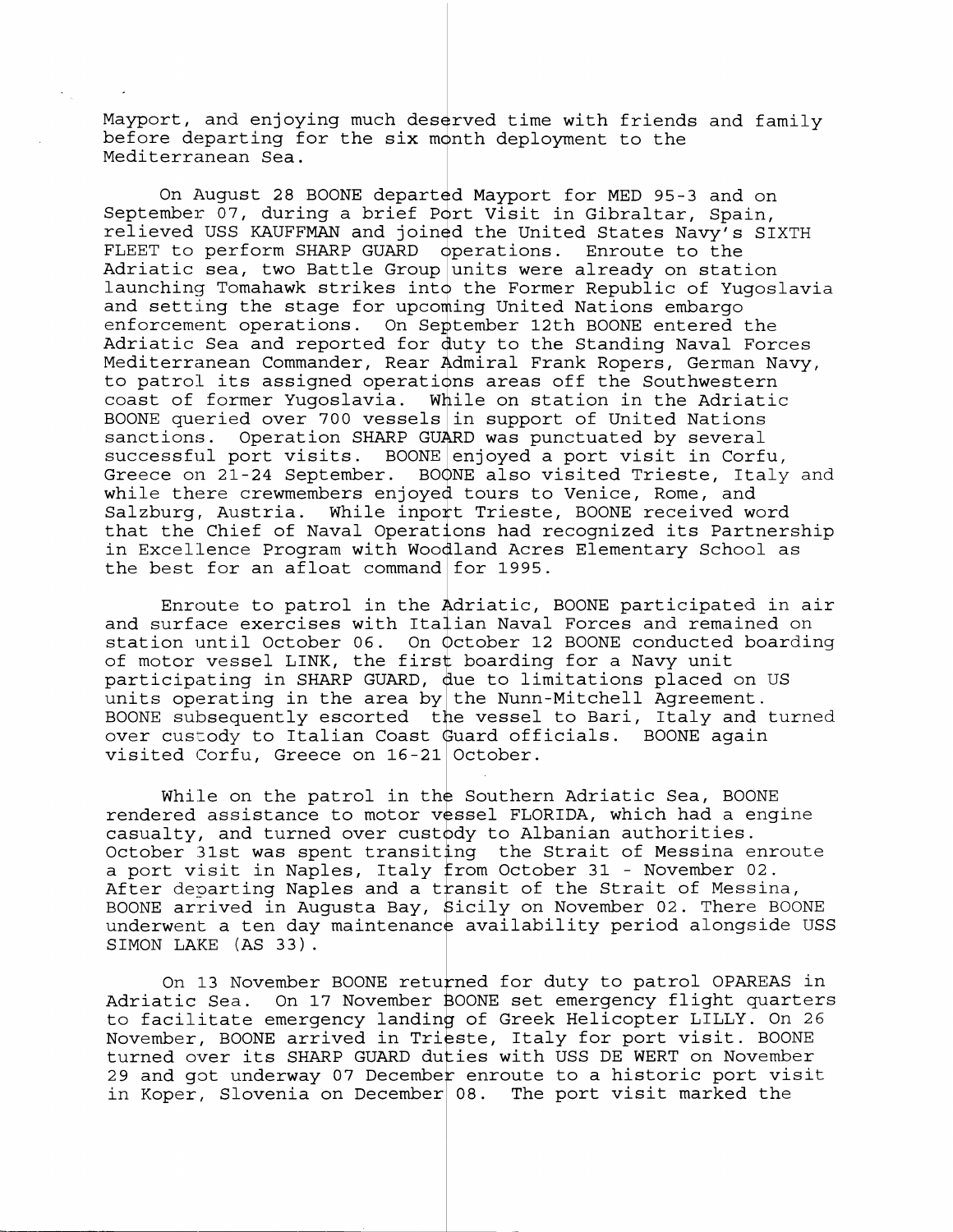second time in history that a  $\overline{v}$ S Navy unit was invited to this small city on the Adriatic. BOONE hosted a reception on board for US Embassy Charge' officials, local dignitaries from the city of Koper,, and national Slovenian government officials.

BOONE departed Koper under some of the worst weather conditions the ship had seen since arriving in the Mediterranean Sea some three months earlier. 13 December marked BOONE's return to the USS AMERICA Battle Group after three months of operations under NATO operational control. On 18 December BOONE was honored with the visit from United States Chief of Naval Operations, Admiral Michael J. Boorda. BOONE's crew had an excellent opportunity to ask questions and communicate concerns to the Chief. Soon thereafter news of the signing of the Dayton Peace Accords became public and United Nations Peace Implementation Forces were stood up. As a result of the historic agreement, BOONE was tasked to remain on station in the Adriatic along with the thousands of other America Battle Group sailors and marines. BOONE spent Christmas at sea.  $|$  BOONE arrived for a port visit in Bari, Italy, on 28 December and began the new year departing Bari on 05 January 1996.

On 31 December 1995, BOONE receive confirmation she has been awarded the NATO service medal for operations accomplished with NATO forces in the Mediterranean Sea.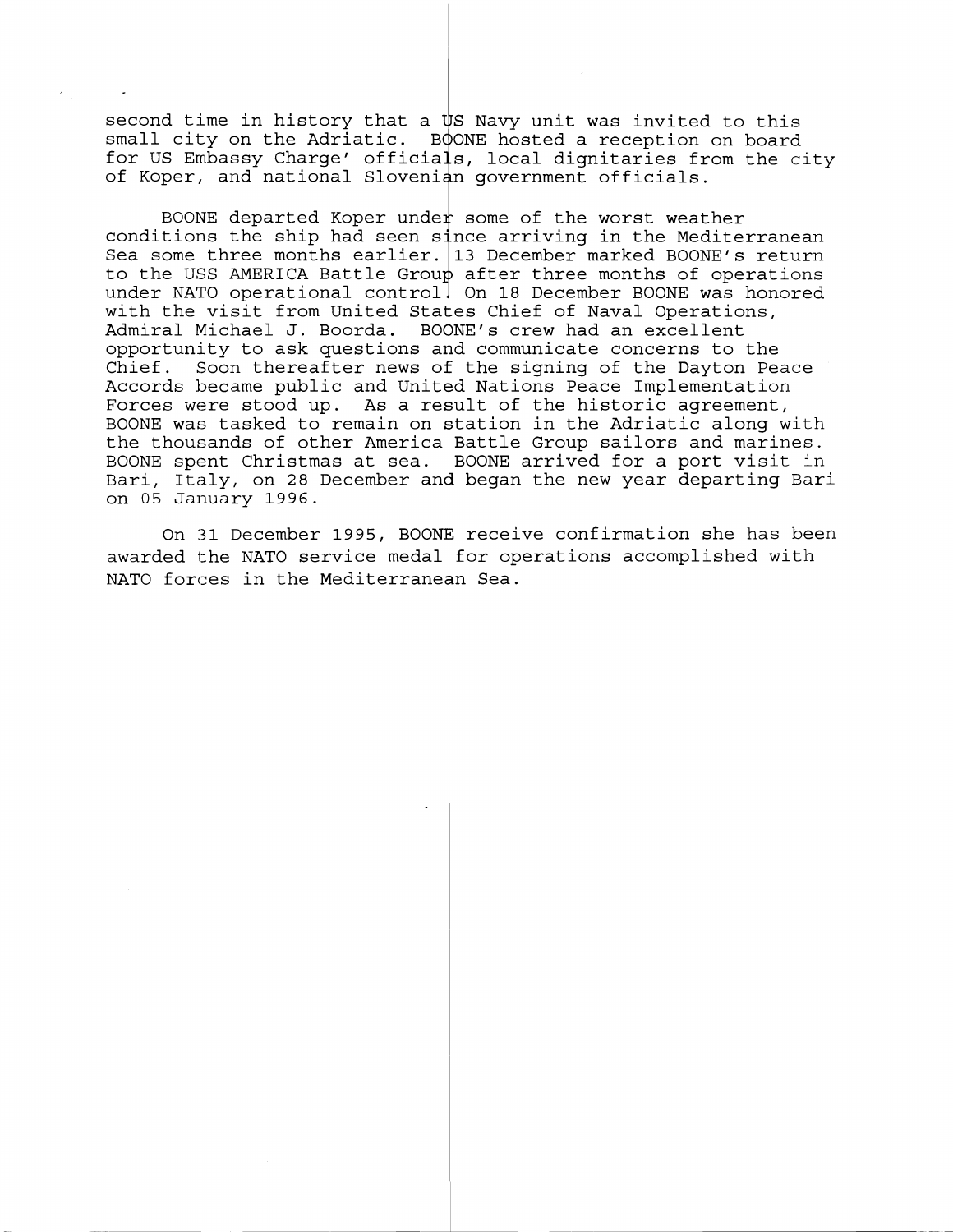## USS BOONE (FFG 28) COMMAND HISTORY 1995 CHRONOLOGY

 $\sim 10^{-11}$ 

| 01 JAN-13 FEB               | Inport Mayport, Florida                                |
|-----------------------------|--------------------------------------------------------|
| 14 FEB-16 FEB               | Operational Propulsion Plant Examination               |
| 17 FEB-26 FEB               | Inport Mayport, Florida                                |
| 27 FEB-03 MAR               | HARPOON CSLTT                                          |
| 04 MAR-08 MAR               | Inport Mayport, Florida                                |
| 09 MAR                      | Underway enroute Puerto Rico Operations<br>Area        |
| 10 MAR-20 MAR               | Underway Puerto Rico Operations Area                   |
| 21 MAR-23 APR               | Inport Mayport, Florida                                |
| 13 APR                      | Saudi Chief of Naval Operations visits<br><b>BOONE</b> |
| 21 APR                      | Change of Command                                      |
| 24 APR-24 MAY<br>(COMPTUEX) | Underway Puerto Rico Operations Area                   |
| 12 MAY-16 MAY               | Port Visit Saint Martin                                |
| 25 MAY-05 JUN               | Inport Mayport, Florida                                |
| 06 JUN-13 JUN               | Underway w/AMERICA Battle Group<br>(COMPTUEX Phase II) |
| 14 JUN-05 JUL               | Inport Mayport, Florida                                |
| 06 JUL-23 JUL               | Underway Virginia Capes Operations Area                |
| 24 JUL-27 AUG               | Inport Mayport, Florida                                |
| 28 AUG                      | Underway enroute Mediterranean Sea for<br>MED 95-3     |
| 07 SEP                      | Commence Operations in SIXTH FLEET                     |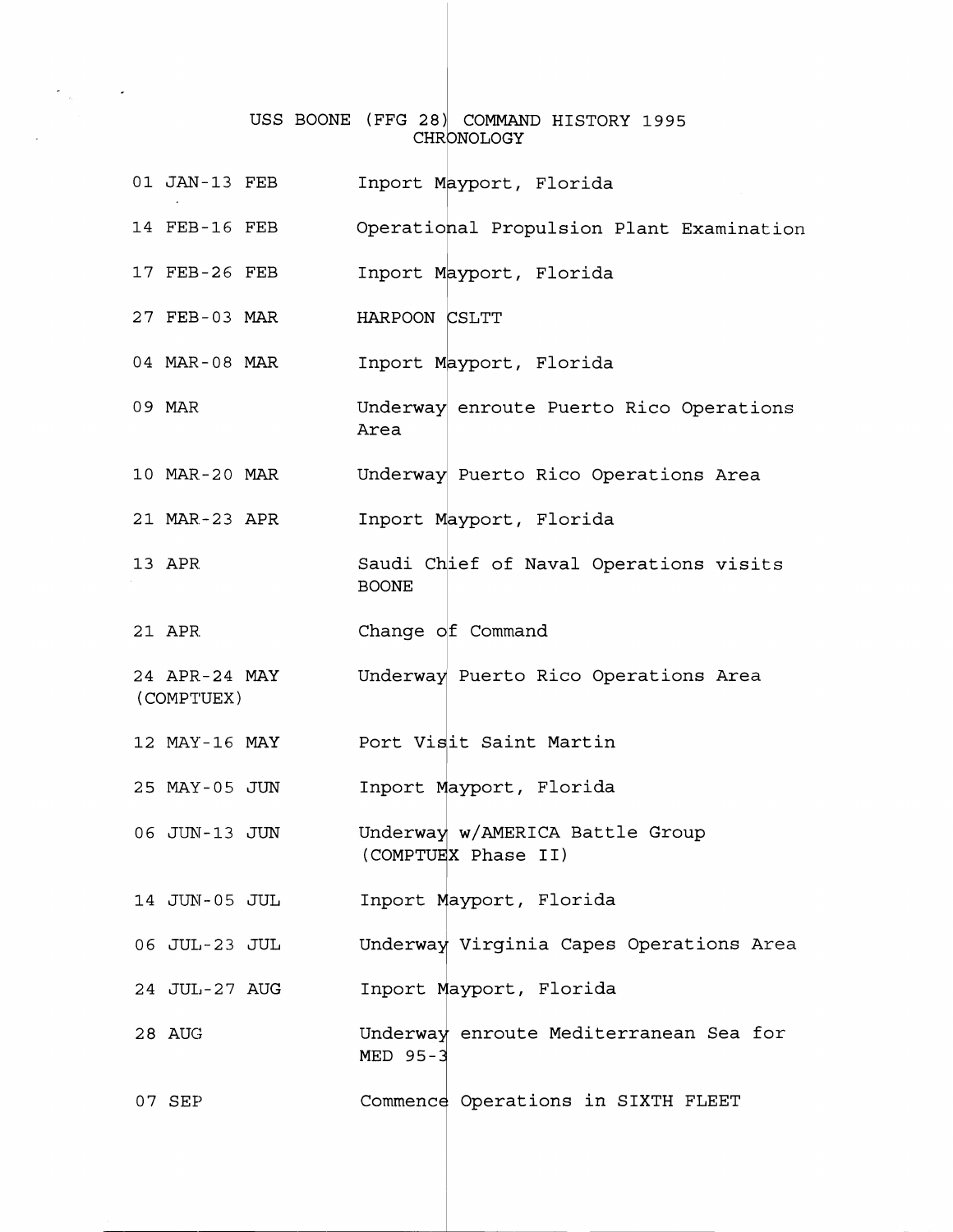| 07 SEP-10 SEP  | Port visit Gibraltar (Great Britain)                     |
|----------------|----------------------------------------------------------|
| 11 SEP         | Underway enroute Adriatic Sea                            |
| 3 SEP-20 SEP   | Underway Montenegro Operations Area                      |
| 21 SEP-24 SEP  | Port Visit Corfu, Greece                                 |
| 24 SEP-29 SEP  | Underway Otranto Operations Area                         |
| 30 SEP         | Enroute Trieste, Italy                                   |
| 01 OCT-04 OCT  | Port Visit Trieste, Italy                                |
| 05 OCT-15 OCT  | Underway Montenegro Operations Area                      |
| 16 OCT-21 OCT  | Port Visit Corfu, Greece                                 |
| 22 OCT-29 OCT  | Underway Montenegro Operations Area                      |
| 30 OCT         | Transit Strait of Messina, Enroute<br>Naples, Italy      |
| 31 OCT-01 NOV  | Port visit Naples, Italy                                 |
| 02 NOV         | Transit Strait of Messina, Arrive<br>Augusta Bay, Sicily |
| 02 NOV-12 NOV  | IMAV with USS SIMON LAKE in Augusta Bay,<br>Sicily       |
| 13 NOV- 25 NOV | Underway Montenegro Operations Area                      |
| 25 NOV         | Enroute Trieste, Italy                                   |
| 26 NOV-07 DEC  | Inport Trieste, Italy                                    |
| 29 NOV         | Turnover SHARP GUARD duties with USS DE<br>WERT          |
| 08 DEC         | Enroute Koper Slovenia                                   |
| 09 DEC-12 DEC  | Port Visit Koper, Slovenia                               |
| 13 DEC-27 DEC  | Underway off the coast of Bosnia                         |